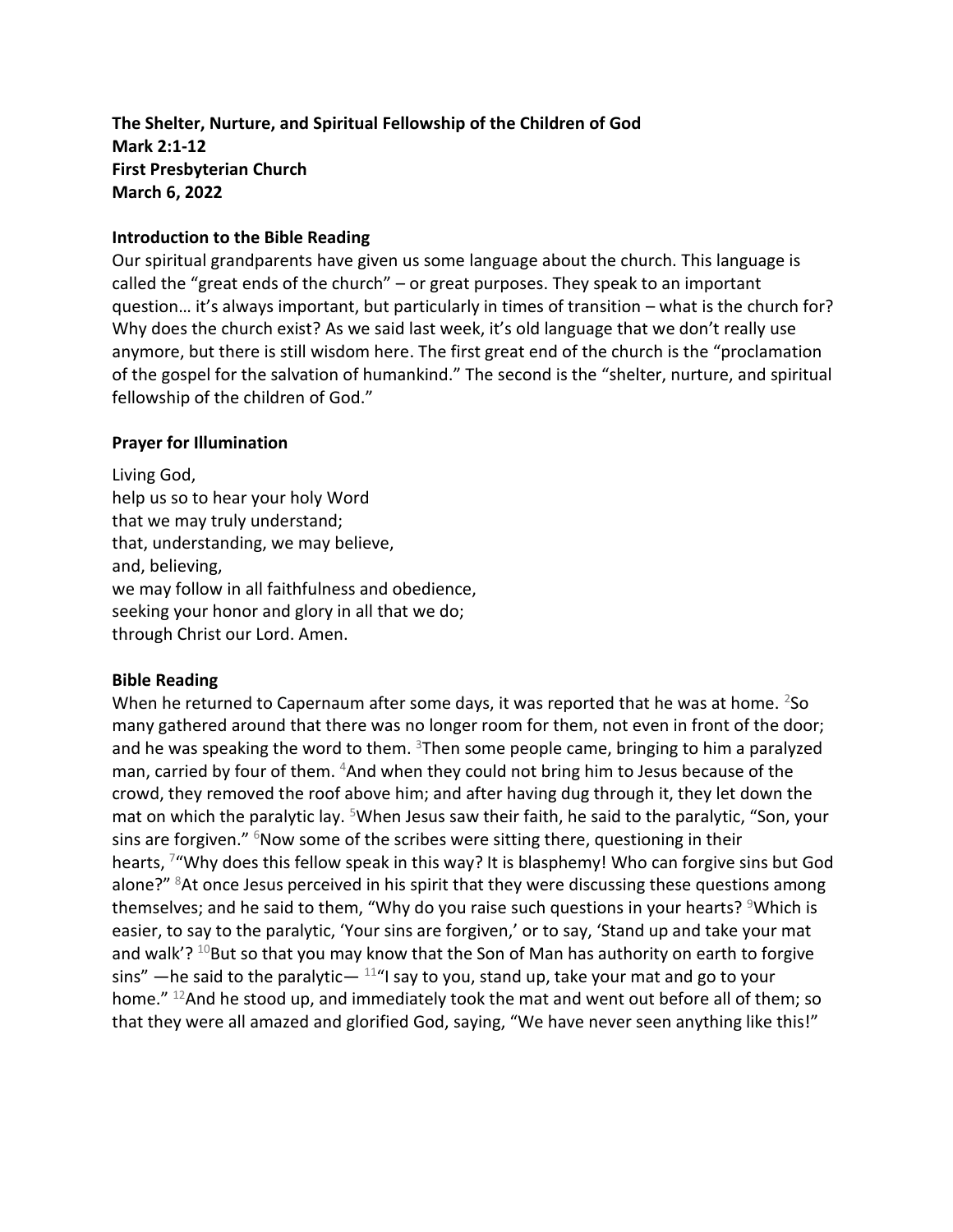#### Sermon

A newborn-infant cries out in the night. Her mother rushes to her crib, scoops her up, and settles her gently against her shoulder. The baby utters a contented moan as Mom gently pats her back while rocking back and forth on her feet. Soon her baby's eyes begin to close. Mom holds her a few moments longer before setting her down in her crib, and as she turns to leave, she notices her little one's eyes open ever so quickly, peering through the crib bars. But there is no cry because Mom has once again answered her question – a question she won't be able to put into words for several years, but even now she is asking: Is anyone there? It is the deepest question she will ever ask... THE MOST PROFOUND question of the human soul: Am I alone? Have I been thrust into this world only to be abandoned? Is anyone there?

With this second "Great End of the Church" God's people answer this question with a resounding "No!" and a resounding "Yes!" No, you are not alone! Yes, there is someone there! At birth and at death and through every life passage in between, as part of this people, you will find shelter, nurture, and spiritual fellowship. If the proclamation of the gospel for the salvation of humankind<sup>[1]</sup> is about spreading the seed of faith outside our community, then this second "Great End" is all about protecting and watering and feeding that seed inside our community so that it grows to maturity.

Writer Ann Lamott tells the story of a little seven-year-old girl who got lost one day: She ran up and down the streets of the big town where they lived, but she couldn't find a single landmark. She was very scared, of course... and finally, a police officer stopped to help her. He put her in the passenger seat of his car, and just drove around the neighborhood until she finally saw her church. She pointed it out to the policeman, and then told him firmly, "You can let me out now. This is my church, and I can always find my way home from here. This, Lamott says, is how she feels about her church: "... because no matter how bad I am feeling, how lost or lonely or frightened, when I see the faces of the people at my church, when I hear their tawny voices, I can always find my way home." $[1]$ 

Well, we hear folks talk about having a "church home" – and church is clearly a place of safety and security… but it's more than that. Church is also where we learn… and then remember… who we are… church is where things that really matter are reinforced… and the values we cherish are etched into our hearts, so we don't forget them.<sup>1</sup> This morning in the sanctuary service, we will baptize Kennedy Taylor… and when we do, we will be reminded that each of us is "a child of the covenant, sealed by the Holy Spirit, and marked as Christ's own forever."

So, a huge part of being the church is learning what it means to be children of God. We are learning what it means to come home to God's house. We are learning how to treat one another with respect and decency.

<sup>[1]</sup> The first Great End of the Church and the theme of last Sunday's sermon.

<sup>[1]</sup> Ann Lamott, *Traveling Mercies* (NY: Pantheon, 1999).

<sup>2</sup> Christine Chakoian, "Starting at the Ends," a sermon in Proclaiming the Great Ends of the Church, Joseph D Small, edit., (Geneva - 2010) p. 33.